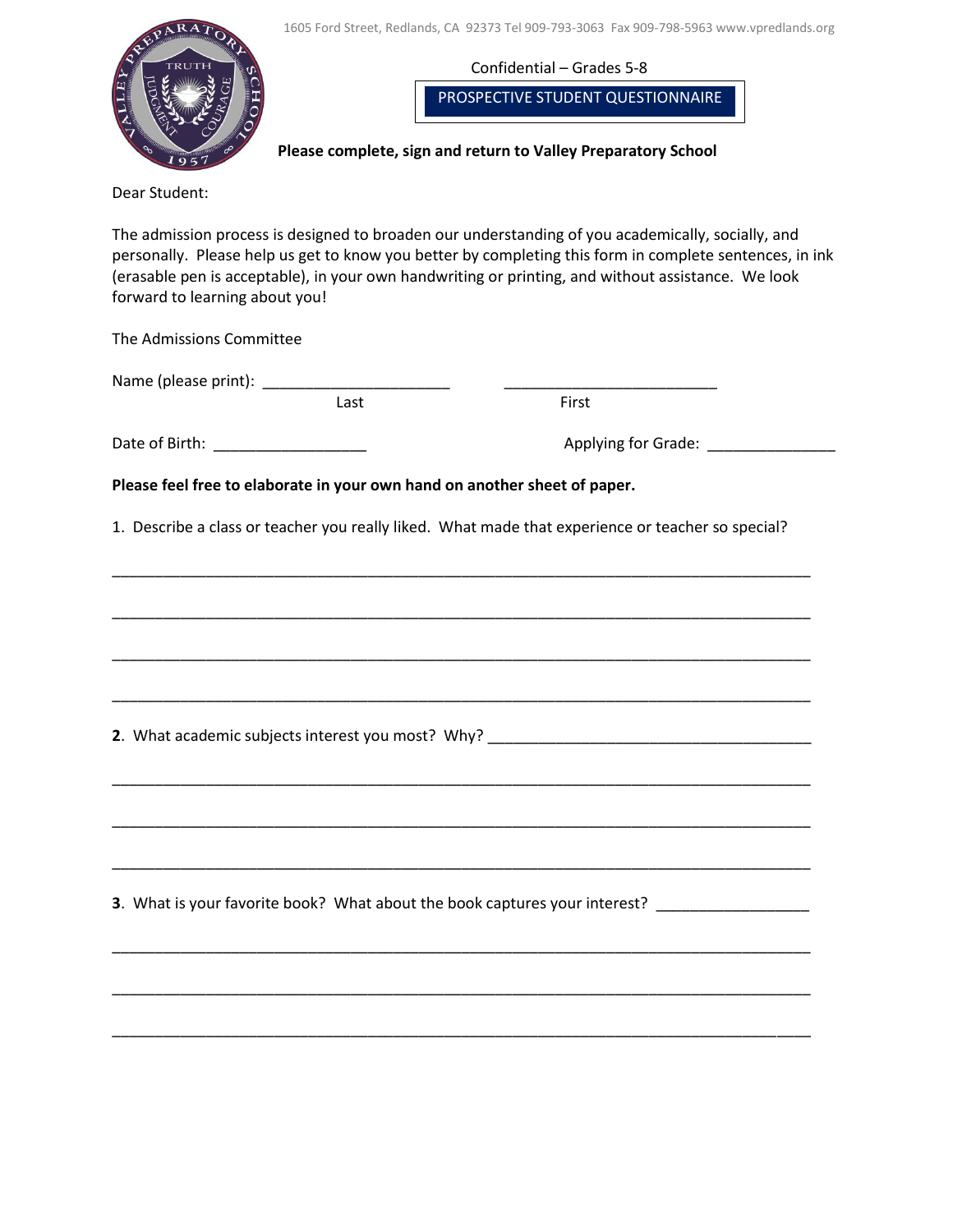PROSPECTIVE STUDENT QUESTIONNAIRE – PAGE 2

4. What moment of personal achievement made you most proud? With whom, if anyone, would you share credit for this accomplishment?

\_\_\_\_\_\_\_\_\_\_\_\_\_\_\_\_\_\_\_\_\_\_\_\_\_\_\_\_\_\_\_\_\_\_\_\_\_\_\_\_\_\_\_\_\_\_\_\_\_\_\_\_\_\_\_\_\_\_\_\_\_\_\_\_\_\_\_\_\_\_\_\_\_\_\_\_\_\_\_\_\_\_

\_\_\_\_\_\_\_\_\_\_\_\_\_\_\_\_\_\_\_\_\_\_\_\_\_\_\_\_\_\_\_\_\_\_\_\_\_\_\_\_\_\_\_\_\_\_\_\_\_\_\_\_\_\_\_\_\_\_\_\_\_\_\_\_\_\_\_\_\_\_\_\_\_\_\_\_\_\_\_\_\_\_

\_\_\_\_\_\_\_\_\_\_\_\_\_\_\_\_\_\_\_\_\_\_\_\_\_\_\_\_\_\_\_\_\_\_\_\_\_\_\_\_\_\_\_\_\_\_\_\_\_\_\_\_\_\_\_\_\_\_\_\_\_\_\_\_\_\_\_\_\_\_\_\_\_\_\_\_\_\_\_\_\_\_

\_\_\_\_\_\_\_\_\_\_\_\_\_\_\_\_\_\_\_\_\_\_\_\_\_\_\_\_\_\_\_\_\_\_\_\_\_\_\_\_\_\_\_\_\_\_\_\_\_\_\_\_\_\_\_\_\_\_\_\_\_\_\_\_\_\_\_\_\_\_\_\_\_\_\_\_\_\_\_\_\_\_

\_\_\_\_\_\_\_\_\_\_\_\_\_\_\_\_\_\_\_\_\_\_\_\_\_\_\_\_\_\_\_\_\_\_\_\_\_\_\_\_\_\_\_\_\_\_\_\_\_\_\_\_\_\_\_\_\_\_\_\_\_\_\_\_\_\_\_\_\_\_\_\_\_\_\_\_\_\_\_\_\_\_

5. Please list any scholastic honors you have received; leadership positions held; and any extracurricular, recreational, and/or community activities in which you are involved.

| Activities | Positions, Achievements, etc. | How long      | Will you            |  |
|------------|-------------------------------|---------------|---------------------|--|
|            |                               | have you      | continue at         |  |
|            |                               | participated? | <b>Valley Prep?</b> |  |
|            |                               |               |                     |  |
|            |                               |               |                     |  |
|            |                               |               |                     |  |
|            |                               |               |                     |  |
|            |                               |               |                     |  |
|            |                               |               |                     |  |

6. Of the items listed above, which is the most important to you and why? \_\_\_\_\_\_\_\_\_\_\_\_\_\_\_\_\_\_\_\_\_\_\_\_\_\_

**7**. Describe a recent situation in which your values were challenged. How did you react? What did you learn from the experience? \_\_\_\_\_\_\_\_\_\_\_\_\_\_\_\_\_\_\_\_\_\_\_\_\_\_\_\_\_\_\_\_\_\_\_\_\_\_\_\_\_\_\_\_\_\_\_\_\_\_\_\_\_\_\_\_\_\_\_

\_\_\_\_\_\_\_\_\_\_\_\_\_\_\_\_\_\_\_\_\_\_\_\_\_\_\_\_\_\_\_\_\_\_\_\_\_\_\_\_\_\_\_\_\_\_\_\_\_\_\_\_\_\_\_\_\_\_\_\_\_\_\_\_\_\_\_\_\_\_\_\_\_\_\_\_\_\_\_\_\_\_

\_\_\_\_\_\_\_\_\_\_\_\_\_\_\_\_\_\_\_\_\_\_\_\_\_\_\_\_\_\_\_\_\_\_\_\_\_\_\_\_\_\_\_\_\_\_\_\_\_\_\_\_\_\_\_\_\_\_\_\_\_\_\_\_\_\_\_\_\_\_\_\_\_\_\_\_\_\_\_\_\_\_

\_\_\_\_\_\_\_\_\_\_\_\_\_\_\_\_\_\_\_\_\_\_\_\_\_\_\_\_\_\_\_\_\_\_\_\_\_\_\_\_\_\_\_\_\_\_\_\_\_\_\_\_\_\_\_\_\_\_\_\_\_\_\_\_\_\_\_\_\_\_\_\_\_\_\_\_\_\_\_\_\_\_

\_\_\_\_\_\_\_\_\_\_\_\_\_\_\_\_\_\_\_\_\_\_\_\_\_\_\_\_\_\_\_\_\_\_\_\_\_\_\_\_\_\_\_\_\_\_\_\_\_\_\_\_\_\_\_\_\_\_\_\_\_\_\_\_\_\_\_\_\_\_\_\_\_\_\_\_\_\_\_\_\_\_

\_\_\_\_\_\_\_\_\_\_\_\_\_\_\_\_\_\_\_\_\_\_\_\_\_\_\_\_\_\_\_\_\_\_\_\_\_\_\_\_\_\_\_\_\_\_\_\_\_\_\_\_\_\_\_\_\_\_\_\_\_\_\_\_\_\_\_\_\_\_\_\_\_\_\_\_\_\_\_\_\_\_

\_\_\_\_\_\_\_\_\_\_\_\_\_\_\_\_\_\_\_\_\_\_\_\_\_\_\_\_\_\_\_\_\_\_\_\_\_\_\_\_\_\_\_\_\_\_\_\_\_\_\_\_\_\_\_\_\_\_\_\_\_\_\_\_\_\_\_\_\_\_\_\_\_\_\_\_\_\_\_\_\_\_

\_\_\_\_\_\_\_\_\_\_\_\_\_\_\_\_\_\_\_\_\_\_\_\_\_\_\_\_\_\_\_\_\_\_\_\_\_\_\_\_\_\_\_\_\_\_\_\_\_\_\_\_\_\_\_\_\_\_\_\_\_\_\_\_\_\_\_\_\_\_\_\_\_\_\_\_\_\_\_\_\_\_

\_\_\_\_\_\_\_\_\_\_\_\_\_\_\_\_\_\_\_\_\_\_\_\_\_\_\_\_\_\_\_\_\_\_\_\_\_\_\_\_\_\_\_\_\_\_\_\_\_\_\_\_\_\_\_\_\_\_\_\_\_\_\_\_\_\_\_\_\_\_\_\_\_\_\_\_\_\_\_\_\_\_

8. What are you hoping to gain from your Valley Prep experience? \_\_\_\_\_\_\_\_\_\_\_\_\_\_\_\_\_\_\_\_\_\_\_\_\_\_\_\_\_\_\_\_\_\_\_